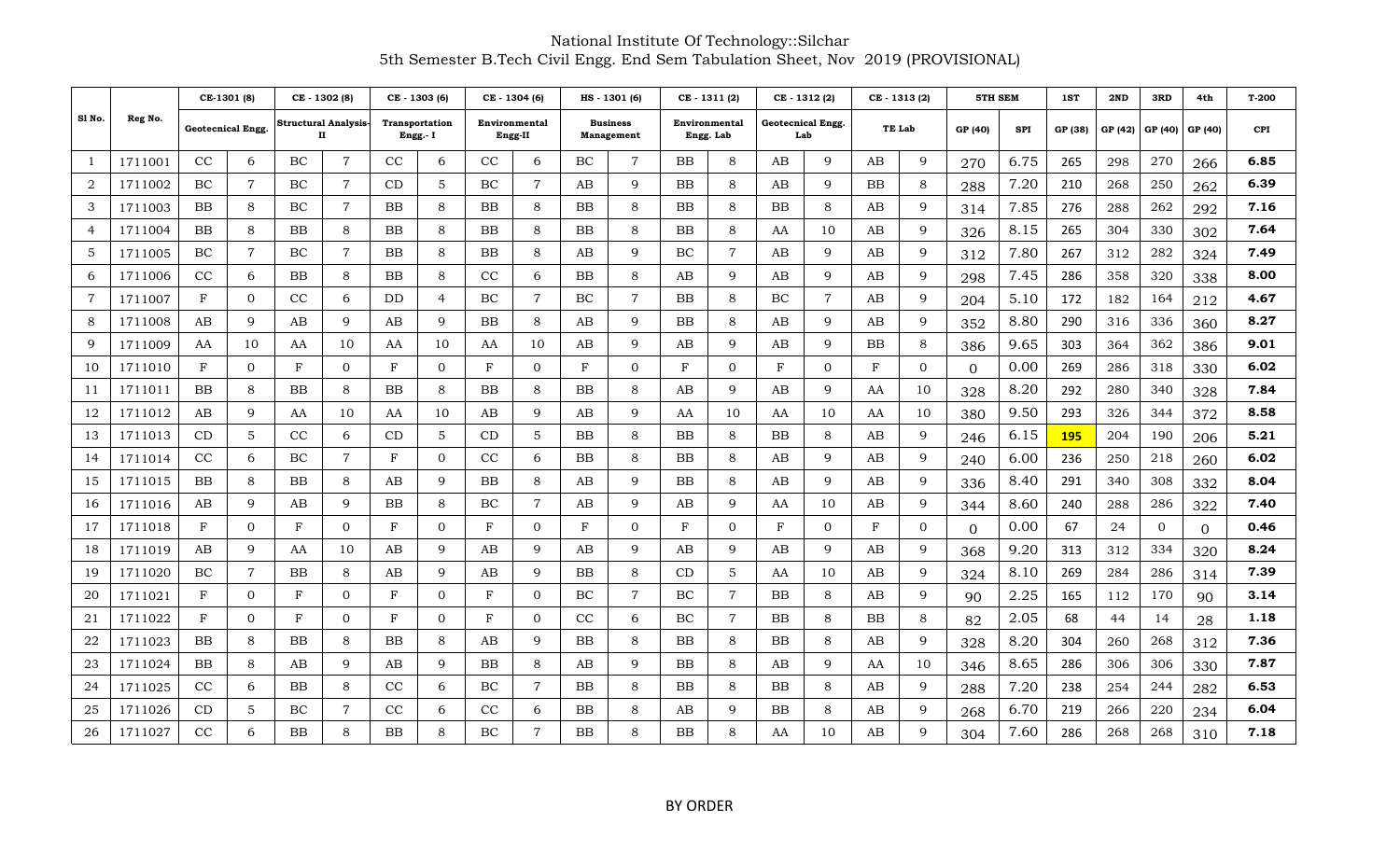|        |         |                   | CE-1301 (8)    |          | CE - 1302 (8)                    |                 | CE - 1303 (6)                     |    | CE - 1304 (6)            |           | HS - 1301 (6)                 |            | CE-1311(2)                 |           | CE-1312(2)               | CE - 1313 (2)          |        | 5TH SEM  |      | 1ST     | 2ND     | 3RD        | 4th        | T-200      |
|--------|---------|-------------------|----------------|----------|----------------------------------|-----------------|-----------------------------------|----|--------------------------|-----------|-------------------------------|------------|----------------------------|-----------|--------------------------|------------------------|--------|----------|------|---------|---------|------------|------------|------------|
| Sl No. | Reg No. | Geotecnical Engg. |                |          | <b>Structural Analysis-</b><br>п |                 | <b>Transportation</b><br>Engg.- I |    | Environmental<br>Engg-II |           | <b>Business</b><br>Management |            | Environmental<br>Engg. Lab |           | Geotecnical Engg.<br>Lab |                        | TE Lab | GP (40)  | SPI  | GP (38) | GP (42) | GP (40)    | GP (40)    | <b>CPI</b> |
| 27     | 1711028 | BC                | $\overline{7}$ | ΒB       | 8                                | BB              | 8                                 | BC | $\overline{7}$           | AВ        | 9                             | BC         | $\overline{7}$             | AB        | 9                        | AB                     | 9      | 314      | 7.85 | 265     | 264     | 282        | 294        | 7.10       |
| 28     | 1711029 | BB                | 8              | AВ       | $\mathbf{Q}$                     | BC              | 7                                 | AВ | 9                        | BB        | 8                             | BB         | 8                          | AA        | 10                       | AВ                     | 9      | 334      | 8.35 | 252     | 272     | 256        | 308        | 7.11       |
| 29     | 1711030 | cc                | 6              | CC       | 6                                | BC              | $\overline{7}$                    | BC | $\overline{7}$           | AB        | 9                             | $_{\rm F}$ | $\overline{0}$             | BB        | 8                        | ΒB                     | 8      | 266      | 6.65 | 331     | 290     | 306        | 266        | 7.30       |
| 30     | 1711031 | $_{\rm F}$        | $\overline{0}$ | CD       | 5                                | DD              | $\overline{4}$                    | CC | 6                        | AB        | 9                             | BB         | 8                          | AB        | 9                        | AВ                     | 9      | 206      | 5.15 | 166     | 174     | 144        | 200        | 4.45       |
| 31     | 1711032 | ΒB                | 8              | AВ       | 9                                | BC              | 7                                 | ΒB | 8                        | BB        | 8                             | AB         | 9                          | AВ        | 9                        | $\mathbf{A}\mathbf{B}$ | 9      | 328      | 8.20 | 275     | 292     | 292        | 284        | 7.36       |
| 32     | 1711034 | CC                | 6              | BC       | $\overline{7}$                   | DD              | $\overline{4}$                    | BC | $\overline{7}$           | AB        | 9                             | AB         | 9                          | AA        | 10                       | AВ                     | 9      | 280      | 7.00 | 169     | 210     | 214        | 248        | 5.61       |
| 33     | 1711035 | CC                | 6              | ΒB       | 8                                | CC              | 6                                 | CC | 6                        | CC        | 6                             | AB         | 9                          | AB        | 9                        | AВ                     | 9      | 274      | 6.85 | 274     | 276     | 234        | 210        | 6.34       |
| 34     | 1711036 | CD                | 5              | CD       | 5                                | CD              | 5                                 | DD | $\overline{4}$           | CC        | 6                             | BB         | 8                          | <b>BB</b> | 8                        | AB                     | 9      | 220      | 5.50 | 225     | 218     | 218        | 230        | 5.56       |
| 35     | 1711037 | BB                | 8              | AB       | 9                                | CC              | 6                                 | ΒB | 8                        | BB        | 8                             | AA         | 10                         | AB        | 9                        | AВ                     | 9      | 324      | 8.10 | 285     | 314     | 344        | 316        | 7.92       |
| 36     | 1711038 | AВ                | 9              | AB       | 9                                | AB              | 9                                 | AB | 9                        | BB        | 8                             | AB         | 9                          | AA        | 10                       | AA                     | 10     | 358      | 8.95 | 289     | 302     | 338        | 368        | 8.28       |
| 37     | 1711040 | CD                | 5              | CC       | 6                                | CD <sub>.</sub> | 5                                 | CC | 6                        | BC        | $\overline{7}$                | AB         | 9                          | BB        | 8                        | ΒB                     | 8      | 246      | 6.15 | 132     | 118     | 152        | 170        | 4.09       |
| 38     | 1711041 | BC                | $\overline{7}$ | ВC       | 7                                | CC              | 6                                 | CC | 6                        | BC        | 7                             | BB         | 8                          | <b>BB</b> | 8                        | AВ                     | 9      | 276      | 6.90 | 273     | 274     | 274        | 286        | 6.92       |
| 39     | 1711042 | CC                | 6              | BC       | $\overline{7}$                   | CD              | 5                                 | BC | $\overline{7}$           | BC        | $\overline{7}$                | BB         | 8                          | AB        | 9                        | AB                     | 9      | 270      | 6.75 | 276     | 292     | 286        | 268        | 6.96       |
| 40     | 1711043 | F                 | 0              | F        | $\overline{0}$                   | F               | $\mathbf{0}$                      | F  | $\overline{0}$           | F         | $\overline{0}$                | F          | $\overline{0}$             | F         | $\overline{0}$           | F                      | 0      | $\Omega$ | 0.00 | 12      | 80      | 10         | 22         | 0.62       |
| 41     | 1711044 | AВ                | 9              | AВ       | 9                                | AB              | 9                                 | AA | 10                       | AB        | 9                             | AB         | 9                          | AA        | 10                       | AВ                     | 9      | 368      | 9.20 | 253     | 266     | 238        | 334        | 7.30       |
| 42     | 1711045 | CD                | 5              | CC       | 6                                | CC              | 6                                 | CC | 6                        | <b>BB</b> | 8                             | BB         | 8                          | AB        | 9                        | AB                     | 9      | 260      | 6.50 | 210     | 214     | <b>150</b> | 204        | 5.19       |
| 43     | 1711046 | AA                | 10             | AA       | 10                               | AA              | 10                                | AA | 10                       | BB        | 8                             | AB         | 9                          | AA        | 10                       | AA                     | 10     | 386      | 9.65 | 327     | 378     | 384        | 376        | 9.26       |
| 44     | 1711048 | CD                | 5              | CD       | 5                                | CC              | 6                                 | CD | 5                        | BC        | $\overline{7}$                | AB         | 9                          | AB        | 9                        | AВ                     | 9      | 242      | 6.05 | 190     | 150     | 214        | <b>176</b> | 4.86       |
| 45     | 1711049 | DD.               | $\overline{4}$ | CC       | 6                                | CC              | 6                                 | CC | 6                        | BC        | $\overline{7}$                | BB         | 8                          | AA        | 10                       | AВ                     | 9      | 248      | 6.20 | 224     | 240     | 172        | 228        | 5.56       |
| 46     | 1711050 | CC                | 6              | $\rm CC$ | 6                                | CD              | 5                                 | BC | $\overline{7}$           | BC        | $\overline{7}$                | AB         | 9                          | BB        | 8                        | AВ                     | 9      | 262      | 6.55 | 235     | 232     | 254        | 268        | 6.26       |
| 47     | 1711051 | AA                | 10             | AB       | 9                                | <b>BB</b>       | 8                                 | AВ | 9                        | <b>BB</b> | 8                             | AB         | 9                          | AA        | 10                       | AB                     | 9      | 358      | 8.95 | 307     | 364     | 338        | 336        | 8.52       |
| 48     | 1711052 | AВ                | 9              | ВB       | 8                                | AA              | 10                                | AB | 9                        | AB        | 9                             | AB         | 9                          | AA        | 10                       | AA                     | 10     | 362      | 9.05 | 322     | 356     | 366        | 370        | 8.88       |
| 49     | 1711054 | AB                | 9              | AA       | 10                               | AB              | 9                                 | AВ | 9                        | AB        | 9                             | BB         | 8                          | ΒB        | 8                        | AВ                     | 9      | 364      | 9.10 | 268     | 350     | 338        | 312        | 8.16       |
| 50     | 1711055 | CD                | 5              | CD       | 5                                | DD              | $\overline{4}$                    | CD | 5                        | AB        | 9                             | F          | $\overline{0}$             | F         | $\Omega$                 | ΒB                     | 8      | 204      | 5.10 | 249     | 274     | 260        | 252        | 6.20       |
| 51     | 1711056 | ΒB                | 8              | AA       | 10                               | AB              | 9                                 | ВC | 7                        | BB        | 8                             | AB         | 9                          | AA        | 10                       | AВ                     | 9      | 344      | 8.60 | 318     | 314     | 306        | 328        | 8.05       |
| 52     | 1711058 | CD                | 5              | BC       | $\overline{7}$                   | CC              | 6                                 | BC | $\overline{7}$           | <b>BB</b> | 8                             | BC         | $\overline{7}$             | AB        | 9                        | BB                     | 8      | 270      | 6.75 | 285     | 292     | 244        | 280        | 6.86       |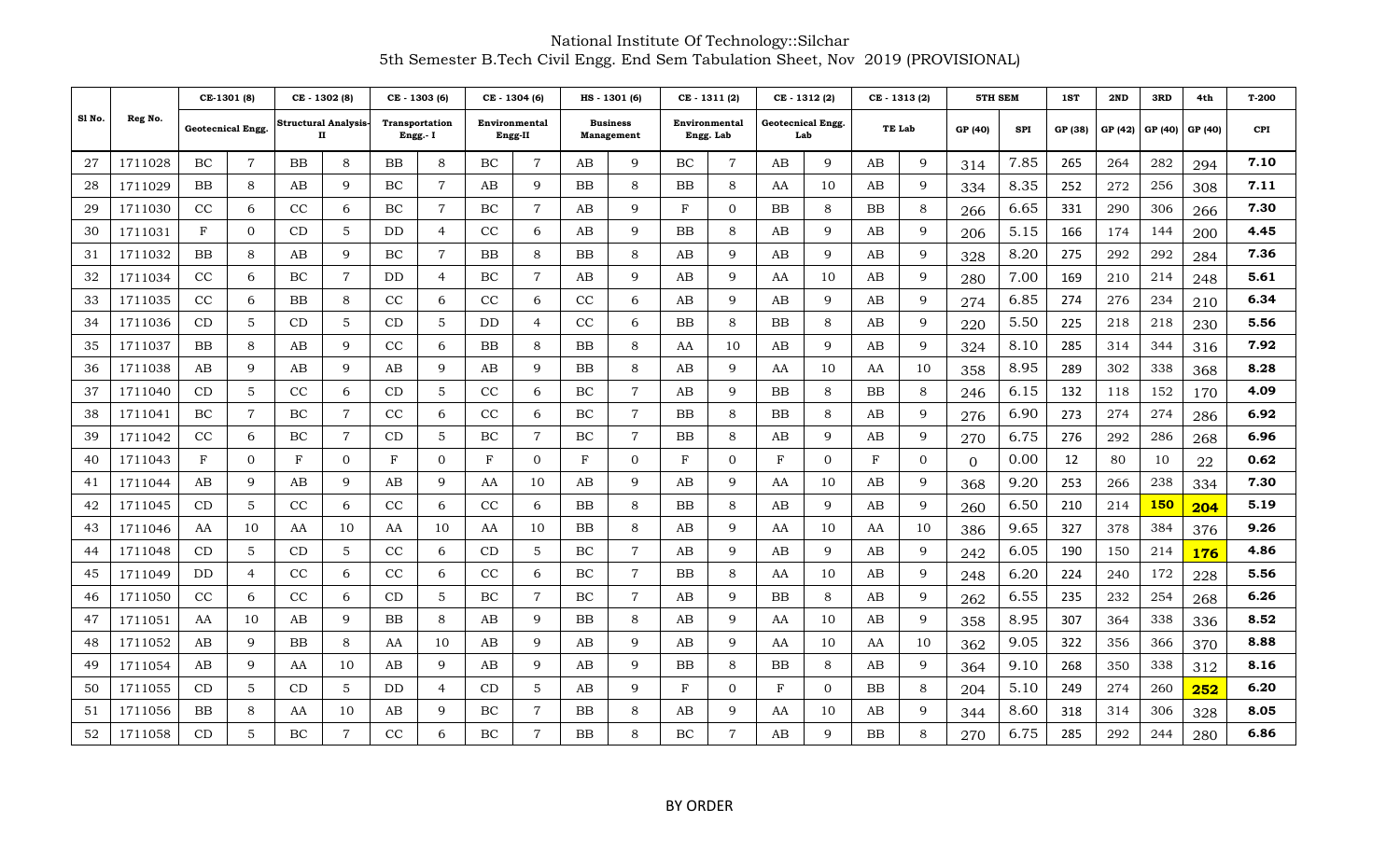|        |         |              | CE-1301 (8)              |                                  | CE - 1302 (8)  |                                   | CE - 1303 (6)  |                          | CE - 1304 (6)  |                               | HS - 1301 (6)  | CE-1311(2)    |                |                                 | CE - 1312 (2)  | CE - 1313 (2) |                | 5TH SEM  |            | 1ST     | 2ND     | 3RD        | 4th     | T-200      |
|--------|---------|--------------|--------------------------|----------------------------------|----------------|-----------------------------------|----------------|--------------------------|----------------|-------------------------------|----------------|---------------|----------------|---------------------------------|----------------|---------------|----------------|----------|------------|---------|---------|------------|---------|------------|
| Sl No. | Reg No. |              | <b>Geotecnical Engg.</b> | <b>Structural Analysis-</b><br>п |                | <b>Transportation</b><br>Engg.- I |                | Environmental<br>Engg-II |                | <b>Business</b><br>Management |                | Environmental | Engg. Lab      | <b>Geotecnical Engg.</b><br>Lab |                | TE Lab        |                | GP (40)  | <b>SPI</b> | GP (38) | GP (42) | GP (40)    | GP (40) | <b>CPI</b> |
| 53     | 1711059 | $\mathbf{I}$ | <b>FALSE</b>             | CC                               | 6              | F                                 | $\Omega$       | F                        | $\Omega$       | F                             | $\overline{0}$ | BC            | $\overline{7}$ | <b>BB</b>                       | 8              | ΒB            | 8              | 94       | 2.35       | 265     | 204     | 130        | 128     | 4.11       |
| 54     | 1711060 | ΒB           | 8                        | AВ                               | 9              | cc                                | 6              | ΒB                       | 8              | AB                            | 9              | ΒB            | 8              | ΒB                              | 8              | ΒB            | 8              | 322      | 8.05       | 242     | 282     | 280        | 308     | 7.17       |
| 55     | 1711061 | CC           | 6                        | CC                               | 6              | BC                                | $\overline{7}$ | CD                       | 5              | BC                            | $\overline{7}$ | AB            | 9              | AB                              | 9              | AВ            | 9              | 264      | 6.60       | 197     | 244     | 186        | 258     | 5.75       |
| 56     | 1711062 | BB           | 8                        | AB                               | 9              | AA                                | 10             | AB                       | 9              | AB                            | 9              | AB            | 9              | AB                              | 9              | AB            | 9              | 358      | 8.95       | 319     | 356     | 320        | 346     | 8.50       |
| 57     | 1711063 | CC           | 6                        | CC                               | 6              | CD                                | 5              | CD                       | 5              | ВC                            | 7              | AB            | 9              | BB                              | 8              | AВ            | 9              | 250      | 6.25       | 241     | 228     | 186        | 252     | 5.79       |
| 58     | 1711064 | BC           | $\overline{7}$           | AB                               | 9              | AA                                | 10             | AВ                       | 9              | BB                            | 8              | $_{\rm BB}$   | 8              | AB                              | 9              | AA            | 10             | 344      | 8.60       | 313     | 352     | 354        | 352     | 8.58       |
| 59     | 1711065 | CD           | 5                        | вc                               | $\overline{7}$ | <b>BB</b>                         | 8              | CD                       | 5              | AB                            | 9              | CC            | 6              | AB                              | 9              | AВ            | 9              | 276      | 6.90       | 251     | 272     | 218        | 306     | 6.62       |
| 60     | 1711066 | DD           | 4                        | CD                               | 5              | CC                                | 6              | F                        | $\mathbf{0}$   | CC                            | 6              | AB            | 9              | BB                              | 8              | AВ            | 9              | 196      | 4.90       | 221     | 204     | 192        | 132     | 4.73       |
| 61     | 1711067 | CC           | 6                        | BC                               | $\overline{7}$ | BB                                | 8              | CC                       | 6              | AB                            | 9              | BB            | 8              | AB                              | 9              | AB            | 9              | 294      | 7.35       | 245     | 236     | 206        | 280     | 6.31       |
| 62     | 1711068 | CC           | 6                        | BC                               | 7              | CD                                | 5              | DD                       | 4              | ВC                            | 7              | BB            | 8              | AB                              | 9              | ΒB            | 8              | 250      | 6.25       | 258     | 320     | <b>254</b> | 240     | 6.61       |
| 63     | 1711069 | CC           | 6                        | BC                               | $\overline{7}$ | AB                                | 9              | DD                       | $\overline{4}$ | BB                            | 8              | BC            | $\overline{7}$ | AB                              | 9              | AB            | 9              | 280      | 7.00       | 252     | 250     | 286        | 296     | 6.82       |
| 64     | 1711070 | CC           | 6                        | BC                               | 7              | BC                                | 7              | CC                       | 6              | BB                            | 8              | AB            | 9              | AB                              | 9              | AB            | 9              | 284      | 7.10       | 272     | 256     | 228        | 274     | 6.57       |
| 65     | 1711071 | <b>BB</b>    | 8                        | AB                               | 9              | AB                                | $\mathbf{Q}$   | BB                       | 8              | AB                            | 9              | BB            | 8              | AA                              | 10             | ΒB            | 8              | 344      | 8.60       | 324     | 304     | 332        | 320     | 8.12       |
| 66     | 1711073 | CC           | 6                        | BC                               | $\overline{7}$ | BC                                | 7              | BC                       | $\overline{7}$ | AB                            | 9              | BB            | 8              | AB                              | 9              | AВ            | 9              | 294      | 7.35       | 219     | 240     | 244        | 262     | 6.30       |
| 67     | 1711074 | CC           | 6                        | BC                               | 7              | AB                                | 9              | CD                       | 5              | AB                            | 9              | ΒB            | 8              | AA                              | 10             | ΒB            | 8              | 294      | 7.35       | 271     | 288     | 286        | 266     | 7.03       |
| 68     | 1711075 | CC           | 6                        | BC                               | $\overline{7}$ | BB                                | 8              | ВC                       | $\overline{7}$ | AВ                            | 9              | BB            | 8              | ΒB                              | 8              | AВ            | 9              | 298      | 7.45       | 206     | 146     | 252        | 282     | 5.92       |
| 69     | 1711076 | CC           | 6                        | BC                               | $\overline{7}$ | BC                                | $\overline{7}$ | CC                       | 6              | ΒB                            | 8              | BC            | $\overline{7}$ | AB                              | 9              | BB            | 8              | 278      | 6.95       | 231     | 204     | 238        | 266     | 6.09       |
| 70     | 1711077 | ΒB           | 8                        | AB                               | 9              | AB                                | 9              | ΒB                       | 8              | AB                            | 9              | BB            | 8              | AA                              | 10             | AВ            | 9              | 346      | 8.65       | 249     | 278     | 264        | 330     | 7.34       |
| 71     | 1711078 | BB           | 8                        | AB                               | 9              | AA                                | 10             | ΒB                       | 8              | AB                            | 9              | AB            | 9              | AB                              | 9              | AВ            | 9              | 352      | 8.80       | 280     | 306     | 296        | 316     | 7.75       |
| 72     | 1711079 | BC           | $\overline{7}$           | BB                               | 8              | AB                                | 9              | ΒB                       | 8              | BB                            | 8              | BB            | 8              | AB                              | 9              | AB            | 9              | 322      | 8.05       | 235     | 248     | 270        | 272     | 6.74       |
| 73     | 1711080 | ΒB           | 8                        | BC                               | 7              | BB                                | 8              | ВC                       | 7              | AB                            | 9              | BB            | 8              | ΒB                              | 8              | AВ            | 9              | 314      | 7.85       | 283     | 242     | 222        | 258     | 6.60       |
| 74     | 1711081 | ΒB           | 8                        | AB                               | 9              | AB                                | $\mathbf{Q}$   | BB                       | 8              | AB                            | 9              | AB            | 9              | AA                              | 10             | AA            | 10             | 350      | 8.75       | 290     | 276     | 276        | 354     | 7.73       |
| 75     | 1711082 | $_{\rm F}$   | $\overline{0}$           | F                                | $\overline{0}$ | F                                 | $\mathbf{0}$   | F                        | $\mathbf{0}$   | F                             | $\overline{0}$ | F             | $\overline{0}$ | F                               | $\overline{0}$ | F             | $\overline{0}$ | $\Omega$ | 0.00       | 129     | 28      | 10         | 8       | 0.88       |
| 76     | 1711083 | BC.          | $\overline{7}$           | AB                               | 9              | AB                                | $\mathbf Q$    | ВC                       | $\overline{7}$ | AB                            | 9              | AB            | 9              | AB                              | 9              | AA            | 10             | 334      | 8.35       | 303     | 344     | 286        | 332     | 8.00       |
| 77     | 1711084 | BC           | $\overline{7}$           | BB                               | 8              | BB.                               | 8              | ΒB                       | 8              | ΒB                            | 8              | BC            | $\overline{7}$ | AB                              | 9              | AВ            | 9              | 314      | 7.85       | 311     | 296     | 298        | 322     | 7.71       |
| 78     | 1711085 | BB           | 8                        | AB                               | 9              | AA                                | 10             | AВ                       | 9              | AB                            | 9              | BB            | 8              | AA                              | 10             | AВ            | 9              | 358      | 8.95       | 288     | 272     | 292        | 356     | 7.83       |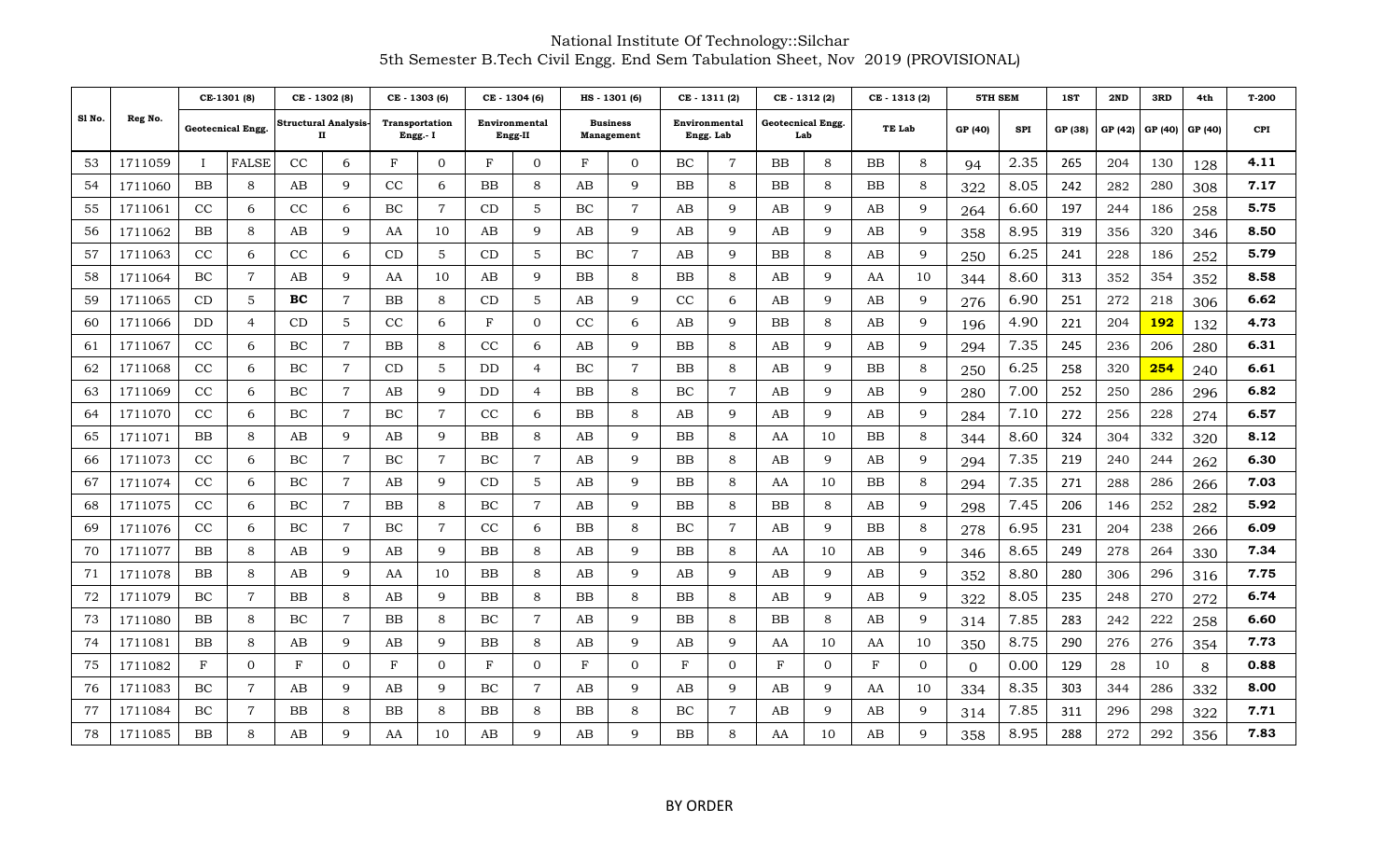|        |         | CE-1301 (8) |                   | CE - 1302 (8) |                           | CE - 1303 (6) |                                   | CE - 1304 (6) |                          | HS-1301(6)  |                                      | CE-1311(2)  |                            | CE - 1312 (2)                   |                | CE - 1313 (2) |    | 5TH SEM |            | 1ST     | 2ND     | 3RD         | 4th     | T-200      |
|--------|---------|-------------|-------------------|---------------|---------------------------|---------------|-----------------------------------|---------------|--------------------------|-------------|--------------------------------------|-------------|----------------------------|---------------------------------|----------------|---------------|----|---------|------------|---------|---------|-------------|---------|------------|
| Sl No. | Reg No. |             | Geotecnical Engg. |               | Structural Analysis-<br>п |               | <b>Transportation</b><br>Engg.- I |               | Environmental<br>Engg-II |             | <b>Business</b><br><b>Management</b> |             | Environmental<br>Engg. Lab | <b>Geotecnical Engg.</b><br>Lab |                | TE Lab        |    | GP (40) | <b>SPI</b> | GP (38) | GP (42) | GP (40)     | GP (40) | <b>CPI</b> |
| 79     | 1711087 | BB          | 8                 | BC            | 7                         | <b>BB</b>     | 8                                 | CC            | 6                        | BC          | $\overline{7}$                       | <b>BB</b>   | 8                          | AA                              | 10             | AA            | 10 | 302     | 7.55       | 296     | 264     | 266         | 258     | 6.93       |
| 80     | 1711088 | ВC          | 7                 | BC            | 7                         | BB            | 8                                 | ВC            | 7                        | ΒB          | 8                                    | CC          | 6                          | AA                              | 10             | AA            | 10 | 302     | 7.55       | 264     | 238     | 258         | 260     | 6.61       |
| 81     | 1711089 | ΒB          | 8                 | AB            | 9                         | AB            | q                                 | BB            | 8                        | ΒB          | 8                                    | BC          | $\overline{7}$             | AA                              | 10             | AВ            | 9  | 338     | 8.45       | 302     | 290     | 266         | 320     | 7.58       |
| 82     | 1711091 | BC.         | $\mathbf 7$       | BB            | 8                         | AB            | 9                                 | CD            | 5                        | BB          | 8                                    | BC          | $\overline{7}$             | AB                              | 9              | AВ            | 9  | 302     | 7.55       | 284     | 314     | 308         | 322     | 7.65       |
| 83     | 1711092 | ВC          | $\overline{7}$    | BB            | 8                         | BB            | 8                                 | ВC            | $\overline{7}$           | ΒB          | 8                                    | BB          | 8                          | AB                              | 9              | AA            | 10 | 312     | 7.80       | 261     | 242     | 256         | 300     | 6.86       |
| 84     | 1711093 | BB          | 8                 | AA            | 10                        | BB            | 8                                 | ВC            | $\overline{7}$           | BB          | 8                                    | AB          | 9                          | AB                              | 9              | AB            | 9  | 336     | 8.40       | 278     | 254     | 280         | 296     | 7.22       |
| 85     | 1711094 | CD          | 5                 | BC            | 7                         | BC            | 7                                 | CD            | 5                        | AB          | 9                                    | BB          | 8                          | CC                              | 6              | AВ            | 9  | 268     | 6.70       | 319     | 320     | 258         | 244     | 7.05       |
| 86     | 1711095 | CC          | 6                 | <b>BB</b>     | 8                         | CC            | 6                                 | CC            | 6                        | ΒB          | 8                                    | BB          | 8                          | BC                              | $\overline{7}$ | AB            | 9  | 280     | 7.00       | 276     | 232     | 206         | 312     | 6.53       |
| 87     | 1711096 | ВC          | $7\phantom{.}$    | BB            | 8                         | BB            | 8                                 | AВ            | 9                        | AB          | 9                                    | <b>CD</b>   | 5                          | ΒB                              | 8              | AВ            | 9  | 320     | 8.00       | 272     | 292     | 236         | 302     | 7.11       |
| 88     | 1711097 | ВC          | $\overline{7}$    | BB            | 8                         | AA            | 10                                | ΒB            | 8                        | BB          | 8                                    | CC          | 6                          | ΒB                              | 8              | AВ            | 9  | 322     | 8.05       | 274     | 288     | 238         | 302     | 7.12       |
| 89     | 1711098 | BC          | $\overline{7}$    | <b>BB</b>     | 8                         | AB            | $\mathbf{Q}$                      | CC            | 6                        | BB          | 8                                    | <b>BB</b>   | 8                          | <b>BB</b>                       | 8              | AB            | 9  | 308     | 7.70       | 270     | 220     | 222         | 278     | 6.49       |
| 90     | 1711099 | ΒB          | 8                 | AB            | 9                         | AB            | q                                 | AA            | 10                       | BB          | 8                                    | $_{\rm CC}$ | 6                          | AB                              | 9              | AВ            | 9  | 346     | 8.65       | 285     | 294     | 338         | 328     | 7.96       |
| 91     | 1711100 | BB          | 8                 | AA            | 10                        | AA            | 10                                | AA            | 10                       | AB          | $\mathbf{Q}$                         | AB          | 9                          | BB                              | 8              | AB            | 9  | 370     | 9.25       | 297     | 324     | 346         | 384     | 8.61       |
| 92     | 1711101 | BB          | 8                 | AB            | 9                         | AB            | 9                                 | BC            | 7                        | AB          | 9                                    | BB          | 8                          | BB                              | 8              | AВ            | 9  | 336     | 8.40       | 272     | 264     | 278         | 296     | 7.23       |
| 93     | 1711102 | BC          | $\overline{7}$    | AA            | 10                        | AB            | 9                                 | ΒB            | 8                        | AΒ          | 9                                    | BC          | $\overline{7}$             | AB                              | 9              | AВ            | 9  | 342     | 8.55       | 295     | 296     | 278         | 324     | 7.68       |
| 94     | 1711103 | BB          | 8                 | BB            | 8                         | AB            | 9                                 | AВ            | 9                        | AB          | 9                                    | BB          | 8                          | AB                              | 9              | AВ            | 9  | 342     | 8.55       | 300     | 318     | 314         | 354     | 8.14       |
| 95     | 1711104 | BC          | $\overline{7}$    | AВ            | 9                         | <b>BB</b>     | 8                                 | ΒB            | 8                        | ΒB          | 8                                    | AB          | 9                          | AB                              | 9              | AВ            | 9  | 326     | 8.15       | 278     | 274     | 216         | 352     | 7.23       |
| 96     | 1711105 | CC          | 6                 | BC            | $\overline{7}$            | BB            | 8                                 | ВC            | $\overline{7}$           | BB          | 8                                    | BB          | 8                          | ΒB                              | 8              | AB            | 9  | 292     | 7.30       | 295     | 332     | 302         | 296     | 7.59       |
| 97     | 1711106 | BC.         | $\overline{7}$    | AВ            | 9                         | BB            | 8                                 | ВC            | $\overline{7}$           | BB          | 8                                    | CC          | 6                          | AB                              | 9              | AВ            | 9  | 314     | 7.85       | 264     | 290     | 230         | 296     | 6.97       |
| 98     | 1711107 | ΒB          | 8                 | AB            | 9                         | AB            | 9                                 | BB            | 8                        | AB          | 9                                    | CC          | 6                          | <b>BB</b>                       | 8              | AВ            | 9  | 338     | 8.45       | 262     | 276     | 298         | 348     | 7.61       |
| 99     | 1711108 | CD          | 5                 | BC            | 7                         | CC            | 6                                 | CD            | 5                        | $_{\rm CC}$ | 6                                    | CC          | 6                          | BB                              | 8              | AВ            | 9  | 244     | 6.10       | 240     | 250     | <u> 196</u> | 256     | 5.93       |
| 100    | 1711109 | CC          | 6                 | BC            | $\overline{7}$            | BC            | 7                                 | BB            | 8                        | AВ          | 9                                    | BC          | $\overline{7}$             | ΒB                              | 8              | AВ            | 9  | 296     | 7.40       | 264     | 284     | 294         | 302     | 7.20       |
| 101    | 1711111 | BC          | $\overline{7}$    | BB            | 8                         | AВ            | q                                 | AВ            | 9                        | AВ          | 9                                    | BC          | $\overline{7}$             | BC                              | $\overline{7}$ | AB            | 9  | 328     | 8.20       | 299     | 338     | 314         | 338     | 8.09       |
| 102    | 1711112 | BC          | $\overline{7}$    | BB            | 8                         | AB            | 9                                 | ВC            | $\overline{7}$           | AB          | 9                                    | BB          | 8                          | ΒB                              | 8              | AA            | 10 | 322     | 8.05       | 268     | 282     | 262         | 320     | 7.27       |
| 103    | 1711113 | CC          | 6                 | AA            | 10                        | AA            | 10                                | ВC            | $\overline{7}$           | BB          | 8                                    | AВ          | 9                          | ΒB                              | 8              | AB            | 9  | 330     | 8.25       | 257     | 302     | 270         | 320     | 7.40       |
| 104    | 1711114 | ΒB          | 8                 | AA            | 10                        | ΒB            | 8                                 | AВ            | 9                        | BC          | 7                                    | $_{\rm BB}$ | 8                          | AB                              | 9              | AВ            | 9  | 340     | 8.50       | 301     | 308     | 302         | 318     | 7.85       |